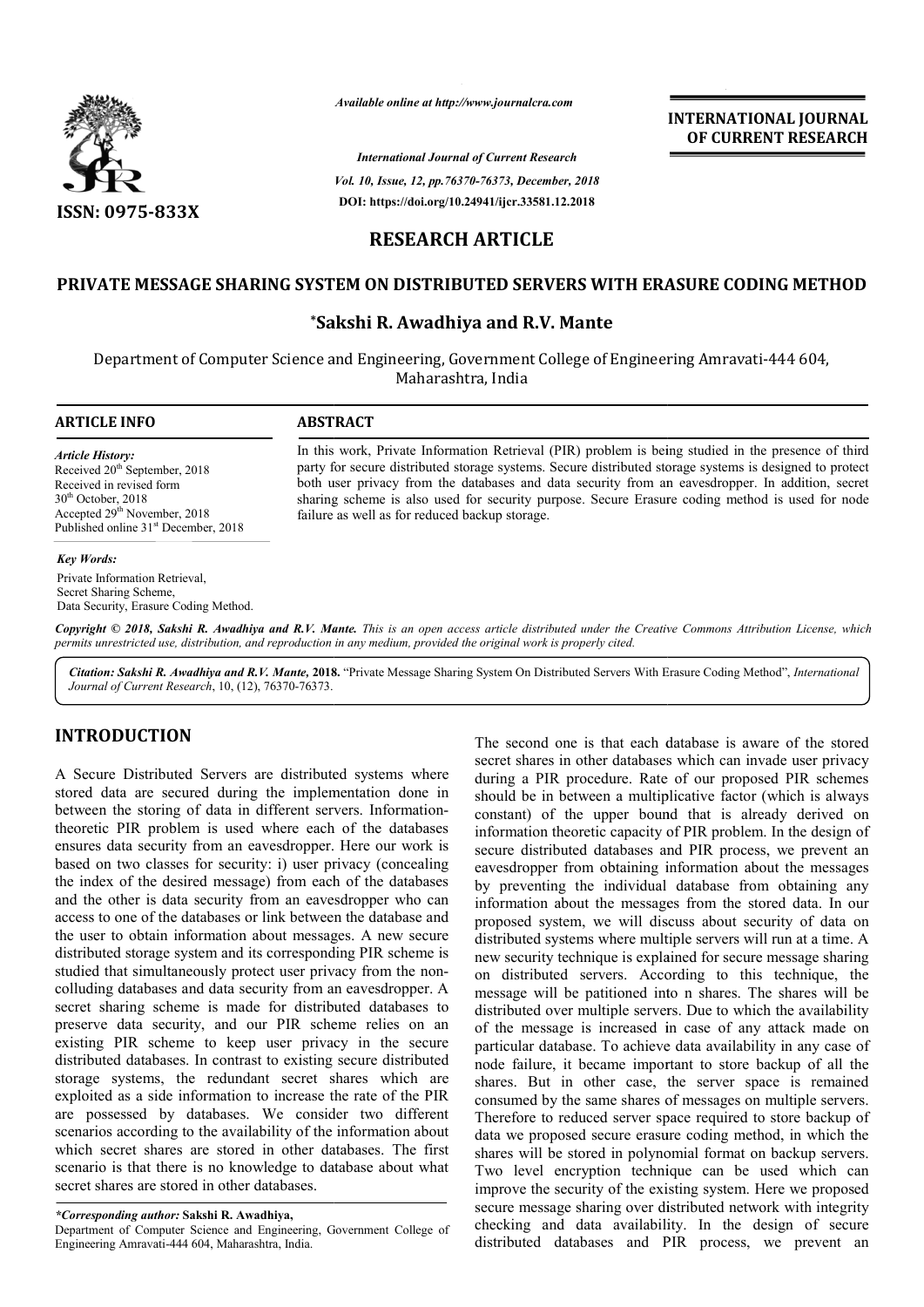eavesdropper from obtaining information about the messages by preventing the individual database from obtaining any information about the messages from the stored data. We provide a secure scheme against not only an external eavesdropper who can access to the stored data in the database but also a possible internal eavesdropper (eavesdropping database) which intends to leak confidential information about messages and user privacy to the adversaries. We will also focus on the lower-bound on the capacity of PIR that can be further improved by modifying our scheme especially when the number of databases is less. To retrieve shares privately, the user must generates queries and send it to databases. The queries are generated without information about the messages at the user, thus they are independent of the messages. Assuming that there exists an eavesdropper who has access to one of the databases and/or the link between the database and the user. For data security from the eavesdropper, databases store securely encoded data of the messages, and thus the eavesdropper obtains no information on the messages from the stored data and the link between databases and the user. We consider two possible scenarios whether or not each database knows which secret shares are stored in other databases by coordination between databases:

- **Databases without coordination (Scenario 1):** The databases do not coordinate each other, thus they do not know the set of the indices of the secret shares stored in other databases, i.e., DB 1 has no information about its shares. This scenario can be realized when the main server operates the storage system does not share this information or it outsources the external databases to use their storage capabilities.
- **Databases with coordination (Scenario 2):** The databases are aware of the set of the indices of the secret shares stored in other databases by coordination.

Literature survey: To guarantee the essential attributes of storage systems such as reliability, security, and so on, the use of regenerating codes facilitates storage systems to efficiently cope with node failures where the message shares are stored in the form of codes and transferred to multiple servers. The message shares can be recovered using the codes hence there is no need to store replica of each share (Fazeli, 2015). In Generic repair schemes, a linear secret sharing schemes can be securely repaired.

The author proposed another scheme where codes are stored in the form of polynomial. In case of any failure the shares can be recovered by solving the polynomials (Huang, 2017). To study the secure repair bandwidth under the general repair model when the secret sharing scheme being repaired is one of the open problem. To study secure repair where active adversarial nodes are present that may deviate from the prescribed repair protocol is one of the interesting problem. In (Sun, 2016), the multi-round private information retrieval over distributed network is being studied where it proves that the capacity of multi-round PIR is the same as the capacity of PIR of single round. The result includes T-privacy constraints. There is a drawback of storage overhead and no advantage in terms of capacity from multi-round over single-round schemes, nonlinear over linear schemes. In (Parakh,. 2009), a recursive techniques is proposed to hide extra information in between the parts of Shamir's secret sharing schemes. This hidden information may be used for validation of shares at the time of secret reconstruction.

Simultaneous node failures can be revealed by DSS which is needed to be recovered with local connections. The design of coding schemes for DSS satisfy these properties. No major encryption technique is justified (Koyluoglu, 2014). The data stored should be right even when some servers failed are considered in Secure storage and retrieval of information (SSRI) (Garay, 2006). SSRI extend a property where an adversary can corrupt servers totally but some during given time interval. It is assumed that faults can occur at reconstruction time which is major shortcomings. The capacity of PIR is especially significant because of the central role played by PIR across a diverse array of problems that include locally decodable and batch codes, secure multiparty computation, instance hiding, secret sharing, and oblivious transfer (Sun, 2016).

**Codes for Distributed Storage:** The regenerating codes model introduced in (Dimakis, 2010) considers optimizing two important resources: the storage capacity required by each node, and the repair-bandwidth. There exists a substitute between two resources, and lower bounds on their requirements were derived. Subsequent to their work, several explicit codes were constructed for the MSR and the MBR regimes of regenerating codes, many of which meet these bounds. Furthermore, it was shown in (Shah, 2012; Tian, 2013; Sasidharan, 2013), that the bounds are loose at essentially all points in the interior of the tradeoff curve. The results of this paper are based on the product-matrix codes, and exploit certain unique features of the underlying product-matrix framework. The requirement of security where repair dynamics is present was first considered in "Securing dynamic distributed storage systems against eavesdropping and adversarial attacks" where the authors marks the storage lower bounds and bandwidth requirements under such a setting. In (Han, 2012), the authors deal with fault tolerance in byzatine by employing product-matrix codes. They use a cyclic redundancy check (CRC) to check the integrity of data during repair and reconstruction, and a feedback scheme to iteratively correct them. However, CRC based schemes are not applicable in the present setting of information-theoretic security since the CRC may also be corrupted by the adversary. In (Oggier, 2011), the authors derive bounds to determine the secure capacity in a "cooperative-repair" setting. The bounds show that such an attempt to cooperatively repair may adversely affect the system where malicious adversaries are present.

**Shamir's secret sharing:** A possible method to ensure information-theoretic security from passive eavesdroppers is to employ Shamir's secret sharing scheme (Shamir, 1979), where the data is encoded and stored in a set of n nodes such that the entire data can be retrieved from any k nodes, while access to data in any (k-1) or fewer nodes provides zero information about the data. During repair of a failed node, this scheme requires a download of the entire data to a central location, following which the replaced node's data is re-encoded. Thus, the repair operations are inefficient in classical erasure codes, mandating significant network resources.

**Secure Network Coding:** The literature on secure network coding (Feldman, 2004) primarily considers a multicast setting where a single source of data and every destination is interested in obtaining all the data sent by the source. Furthermore, with respect to security from passive eavesdroppers in the multicast setting, only the scenarios where the eavesdropper can access subsets of links is well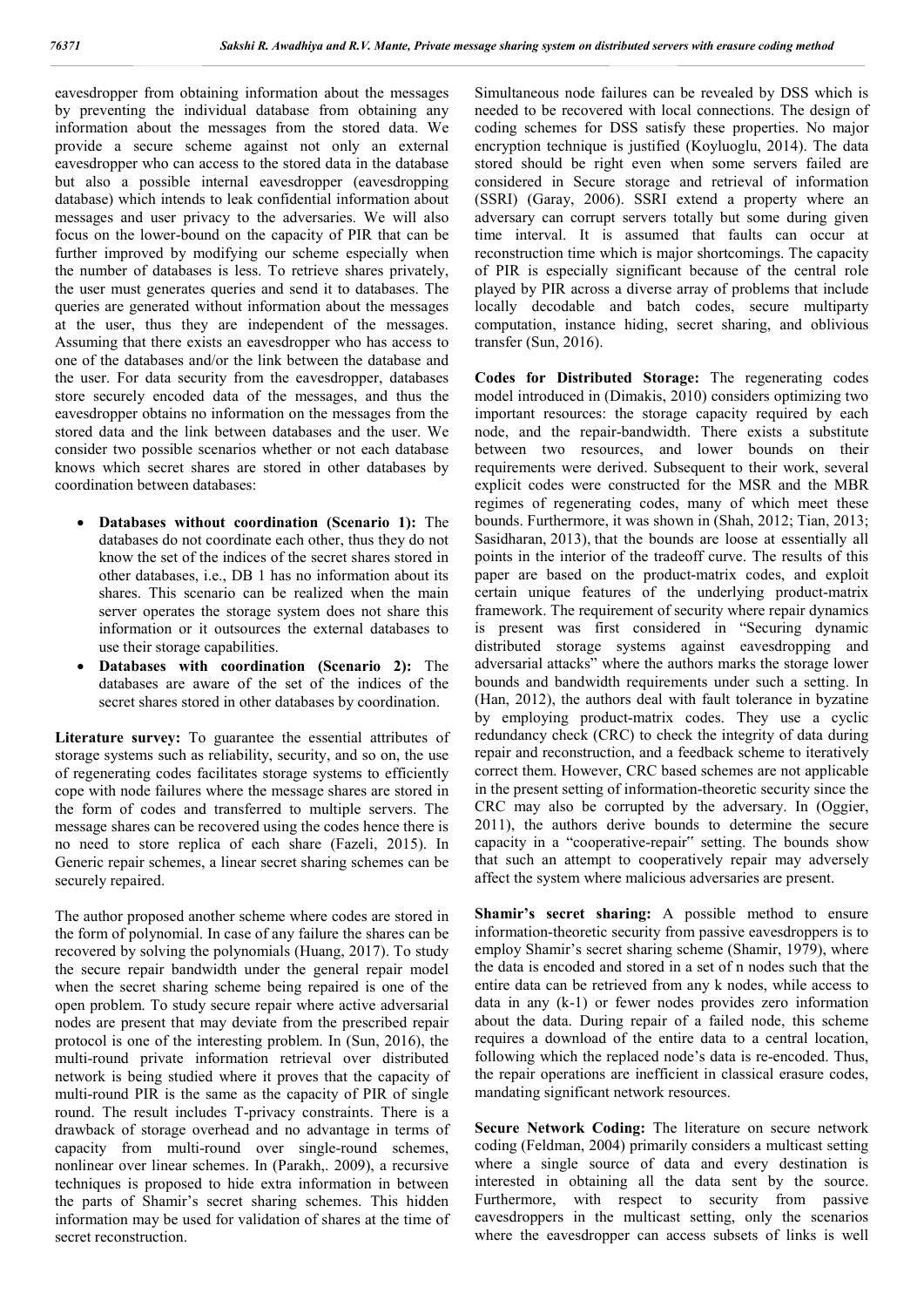understood in the literature. The problem of secure distributed storage considered in this paper requires handling the case when nodes are compromised. The problem of nodecompromise is typically treated as a case of link-compromise by assuming that the eavesdropper gains access to all links that are incident upon the compromised nodes. Schemes providing secrecy with only reconstruction requirement still makes the problem non-trivial with the requirement of node-repair addressing.

**Private Information Retrieval:** Chor, Goldreich, Kushilevitz, and Sudan first provided the idea of private information retrieval(PIR). The database is viewed as a binary string in the PIR model and it is shown that user can retrieve a single bit without revealing any identity about its index. But having two replicas can reduce the communication cost through which the communication complexity of k-server PIR has been further reduced in a series of ground breaking papers (Chor *et al*., 1998). In another recent work, Chan *et al*. proved the substitution between storage overhead and communication complexity, for setups in which the size of each file is relatively large. Augot *et al*. studied the concept where the database are partitioned into several shares to avoid repetition and reduce the storage overhead. However, they didn't encode the parts of the database as we study in this work. In order to overcome the complications occurred by above methods, all known k-server information-theoretic PIR protocols can be efficiently emulated significantly removing the storage overhead. In (Gasarch, 2004), information-theoretic PIR is considered where privacy is strongest. While PIR is not as fundamental, it is both connecting to fields of interest and using interesting techniques. The biggest frustration about PIR's is the lack of good lower bounds. The topic of private information retrieval (PIR) has been fairly well explored in the literature on theoretical computer science and cryptography. However, all the previous works assume a replication-based setting. In another paper it is considered PIR when data is stored using erasure codes. Hence, we hope that our singledatabase computational PIR will be useful for the design of other cryptographic protocols. Many problems remain open. How do we reduce the intractability assumptions? Impagliazzo and Rudich show that implementing oblivious transfer based on general one-way functions (i.e. without trapdoor) is hard to do using black-box reductions. However, how to achieve communication-efficient cPIR is not known by assuming trapdoor one-way permutations can be implemented based on any trapdoor one-way permutations . How can this be done in cPIR setting? Basing cPIR solutions on other algebraic problems could also be of interest; for example, based on our paper, Man shows how to replace the quadratic residuosity problem in our protocol by the shortest lattice vector problem. Additionally, even assuming that our security parameter is polylogarithmic in n, we only achieve 2O(plog nlog log n) communication complexity. Existing work on private information retrieval (PIR) problems largely focused on uncoded data storage (where every storage node stores all the data records). Their main focus was to design a retrieval scheme which has the lowest total upload and download (for transmission of queries retrieved and data retrieval) costs. A fundamental question in PIR problems in coded storage is the characterisation of the substitution between storage costs and retrieval costs.

**Regenerating codes:** Crucial idea about regenerating codes is of sub-packetization.

Each packet consists of some sub-packets, and when packet storage by a node fails then sub-packets from other nodes can be sent for recovery. Experience with data centers however suggests that extra storage nodes which are accessed is related to a considerable overhead. Hence there is not necessarily the right single measure of the recovery time by pure bandwidth consumption.

**Locally decodable codes:** These codes were introduced where a r-query Locally Decodable Code (LDC) encodes messages in a way that even after 10% of codeword coordinates are erased one can easily recover any message symbol by accessing only r codeword symbols. Thus LDCs are in fact very similar to (r, d)-codes with an important distinction that LDCs allow for local recovery even after number of symbols is erased, while (r, d)- codes provide locality only after a single erasure. Not surprisingly locally decodable codes require substantially larger codeword lengths then (r, d)-codes. The scheme encodes the database as a function over a group and the user will only be able to recover the bits of the database from the function. The reason is that, when one translates 2-server PIR schemes into LDC, the resulting alphabet of the code can be quite large. Thus, each one of the two queries used by the decoder is a string of s bits.

# **PROPOSED METHODOLOGY**

In our proposed system, we proposed secure message sharing over distributed network with integrity checking and data availability. In our system, the message will be encrypted on client side before transfer to the server. Then the message will be divided into n shares on server, shuffle their indices, perform second level encryption and store on multiple servers randomly. At the time of decryption, user need to specify the key, the message will be downloaded from different servers and on client side the message will be rejoined in the sequence to get combined message. After that the re-combined message will be decrypted on client side by the system automatically and deliver it to user. The keys required for client side encryption, will be maintained on the basis of upload date, time and some user defined algorithms.

## **Conclusion**

A PIR problem is taken into account for distributed databases in the presence of an eavesdropper. Depending on whether the data indices in other databases are known at a database, we proposed two PIR schemes to ensure user privacy from each database and also security of data (in case there is an eavesdropper) at the same time. The rates of our PIR schemes are also concluded to be within a constant multiplicative gap from the upper-bound on the capacity of the considered PIR problem. We overcome many of the existing drawbacks by managing space as well as security. Hence our system is more efficient.

## **REFERENCES**

- "Private information retrieval," J. ACM, 45, Earlier version in FOCS 95.
- Chor, B., Kushilevitz, E., Goldreich, O. and Sudan, M. 1998.
- Dimakis, A. G. P. B. Godfrey, Y. Wu, M. Wainwright, and K. Ramchandran, 2010. "Network coding for distributed storage systems,"*IEEE Transactions on Information Theory*, vol. 56, no. 9, pp. 4539–4551.